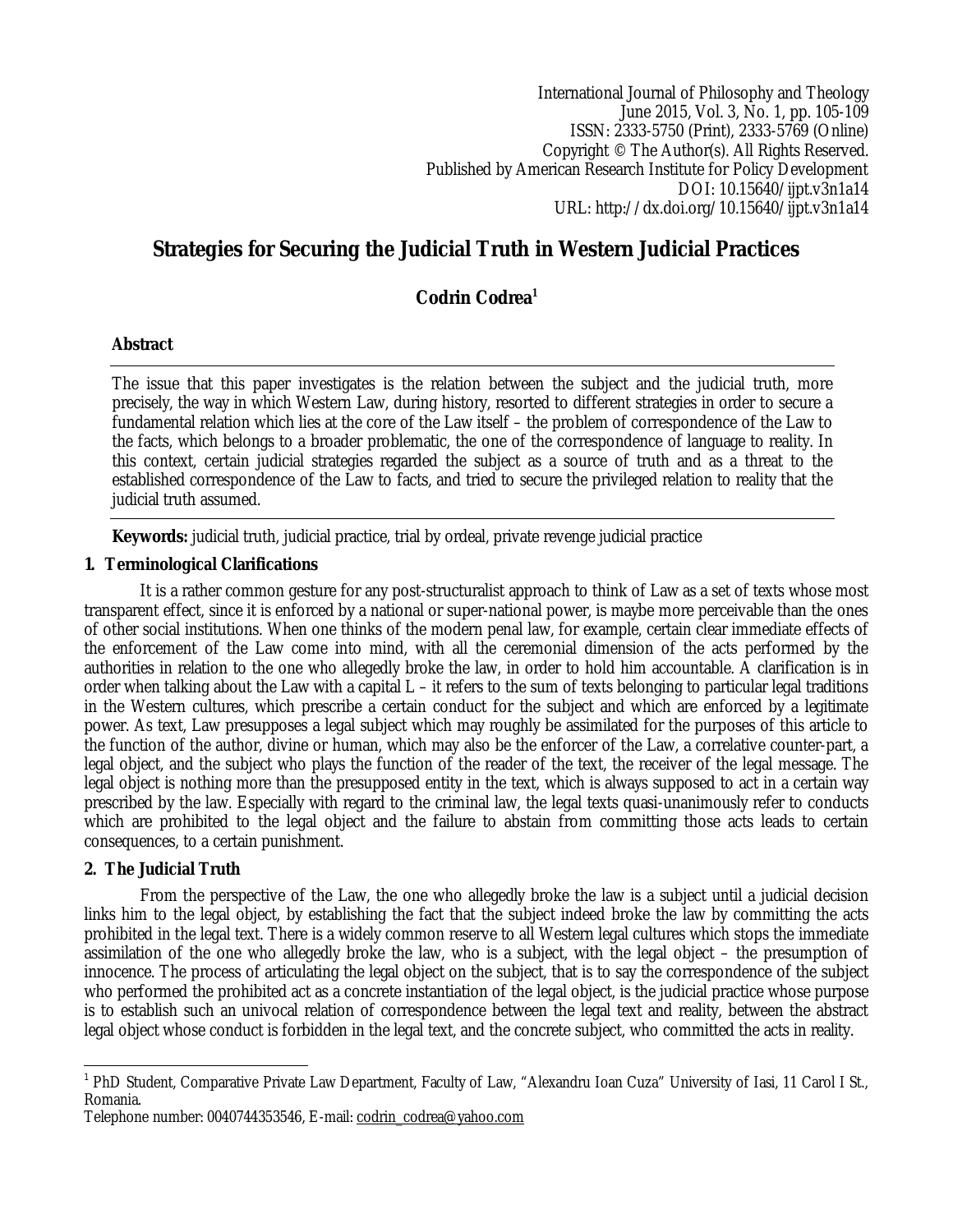This relation of correspondence is the expression of the judicial truth, which is imposed to the subject who judicially qualified as legal object once the correspondence of the conduct of the subject to the facts prescribed by Law was established, with all its particular elements, such as the subjective position of the subject when committing the act, which is the criminal intent, the concurrence between the committed acts and the subjective position, the causality and the responsibility. The judicial truth established during trial, even though the trial is adversarial and allows for all the parties involved to have an equal saying with regard to the facts, has, from a certain point, only an unilateral dimension. The judicial truth once established as a result of debates on both facts and law is imposed on the subject, and thus he suffers the consequences prescribed by law for the legal object.

#### **3. The Philosophical Issue of the Relation between Language, Reality and Truth**

The problem of the correspondence of language to reality has constituted a major philosophical debate during the 20th century, since the "linguistic turn" (Rorty, 1967) oriented the Western philosophical concerns towards issues regarding language. In all Western philosophical traditions, continental (from the structuralism of Ferdinand de Saussure to the post-structuralism of Jacques Derrida), analytical (from Willard Van Orman Quine to Ludwig Wittgenstein) and pragmatic (Richard Rorty), the issue of correspondence of language to reality was given different answers. The traditional perspective on this relation assumed that signs, words, units of language function as labels on different objects in reality. Against this perspective, Ferdinand de Saussure argued that a sign has a dual nature, and it does not link an object in the real world to a name, but a representation to a phonetic expression (Saussure, 1916/1997). The linguistic sign is a unit composed of two elements – Saussure calls the sound "signifier", and the concept "signified", and, since the linguistic theory of Louis Hjelmslev, the sign is understood as a unit containing both expression and content. The sign is characterized by an internal contradiction, which consists in a connection between entities that are not related in a natural manner – the connection between sound (expression) and concept (content) is not natural, but arbitrary (Eco, 1976/2008, 32-33). The fact that this relation between expression and content is arbitrary reflects on the nature of the sign, which is entirely a social and historical one, a matter of social convention (Eco, 1976/2008, 33). The arbitrary of the sign means that it is not subjected to an external determination, that there is no natural or predetermined relation between expression and content. The sign is delimited and characterized in relation to other units of expression and content, that is to say in relation to other signs within the language, and draws its value only through this internal relation within the language (Derrida, 1972/2001). Therefore, the linguistic sign is not an independent, autonomous, unit, which has meaning due to its own correspondence to reality, but rather meaning occurs through the differences in form and content from other linguistic signs (Eco, 1976/2008, 30-35).

Furthermore, since the language represents a system of signs and is nothing but a social convention, any knowledge of reality is socially constructed, since it is always mediated by signs and constituted by signifying practices (Eco, 1976/2008, 79). This is how the continental philosophical tradition of structuralism formulated the issue of the relation between signs and reality, and the truth as a correspondence between assertions and facts. Post-structuralism brought forth the anti-essentialist and the anti-foundation list perspectives on the language-reality dualism, claiming that signs do not have a correspondence in the objects of the real world, which have an independent reality, outside the language, and that the linguistic representations do not correspond univocally to the state of affairs in the real world. This dualism between language and facts, which constituted the traditional subject of investigation for philosophers since John Locke, David Hume and Immanuel Kant, was argued against by Quine, a philosopher from the analytical tradition. The traditional view claimed that the truth of assertions is to be confronted with the data from experience. The dualism consisted in a strict distinction between, on one hand, constitutive elements of knowledge (such as ideas, concepts, terms) and expressions (such as assertions), and, on the other, the foundation for the truth of assertions. Kant, for example, operates a distinction between, on the one hand, analytical or explicative judgments, which are truth by their meanings and regardless of facts, and, on the other, synthetic or extensive judgments, which are true when they can be reduced to perceivable data from experience (Scholz, 2008, 346). Quine argued that such a distinction cannot be made, since we cannot separate the perception of reality from the linguistic system used to interpret this reality. His conclusion is that, since all perceivable data from the experience can be understood only through linguistic means, only through language, which organizes our perception itself, there is no place outside the language which allows for an external examination of the correspondence of the language to reality (Scholz, 2008, 350-351).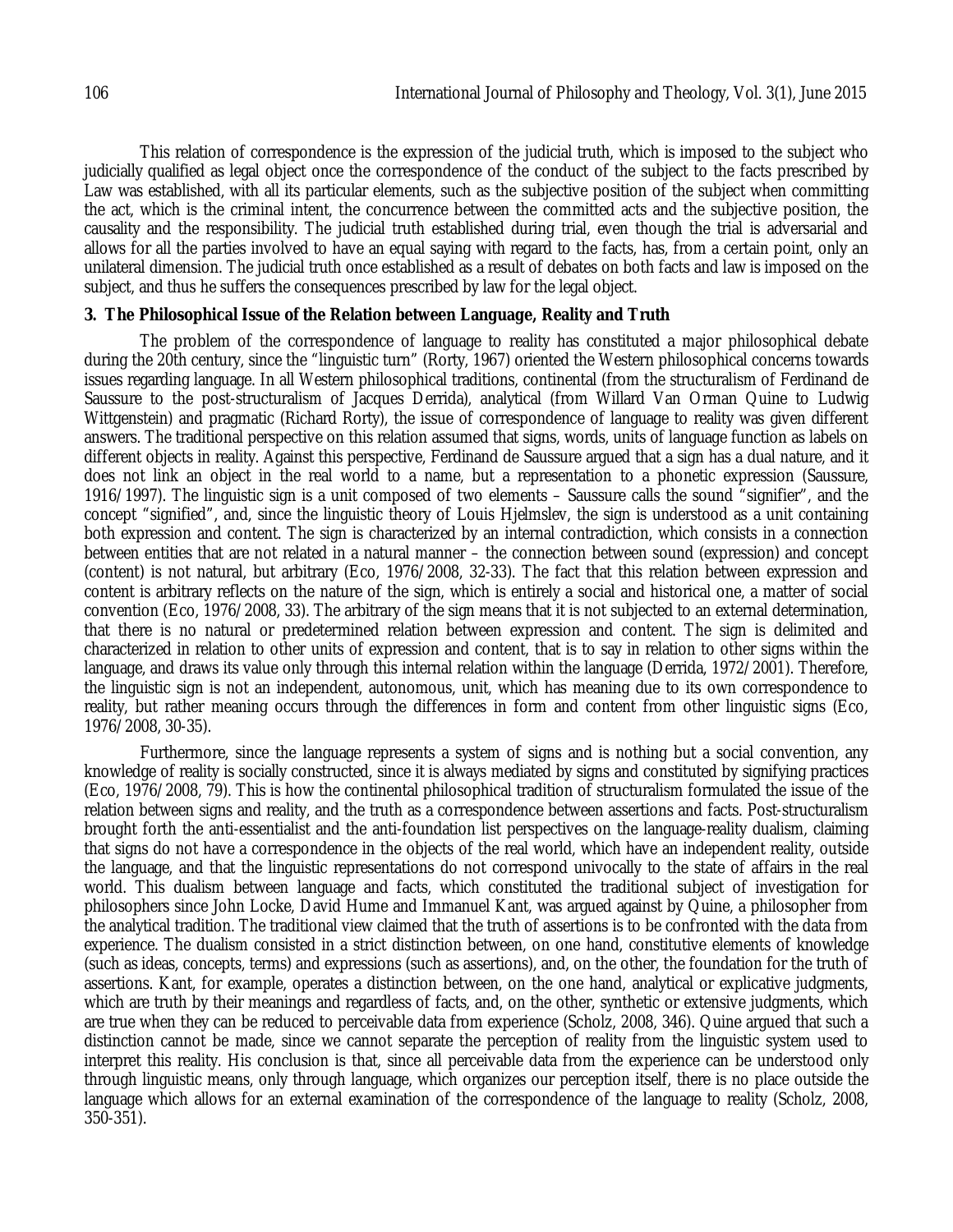The argument Quine proposed expresses the fundamental concern of the legal subject, that of the privileged correspondence to reality of the legal text, correspondence which it tries to protect. If Quine is right, then everybody operates only with descriptions of reality, which may all be true, even though they might contradict each other. Furthermore, there is no possibility to claim that a particular description has a privileged relation to reality, and that only one description is true. Whoever claims that has to step outside the language and firstly prove the relation of correspondence between language and reality, and secondly that there is such a reality that can be known without any linguistic mediation. Applied to the judicial context, a trial takes place precisely on this hypothesis that both conflicting parties operate with equally true descriptions of the facts. However, when the judicial truth is established, also a privileged correspondence of a certain interpretation to reality is established as the only true one. This judicial truth, as a privileged relation of correspondence to reality, had to be protected from the existence of any other possibly equally true alternative which would threaten the univocal nature of the judicial truth, especially from the one claimed by the subject, and this issue of security was addressed in different manners in different judicial practices.

# **4.Securing the Judicial Truth in the Judicial Practices of Private Revenge and Trial by Ordeal**

The problem of the unique nature of the judicial truth seemed to haunt the entire Western legal history. From the private revenge judicial practices to the modern ones, the concern was addressed in different ways and it was tackled in a particular manner in the modern Western legal systems once the Law assumed the task of protecting the social values and the public interest. The judicial practice of the law of private revenge, from ancient combat trials to more recent late-medieval European duels, is the most widespread form of distributing justice across different cultures and times, and it is not dependable on any enforcing institution. In such judicial practices, the concern for the nature of the relation correspondence of language to reality took the form of the necessity to annihilate the subject in order to impose a univocal and permanent judicial truth. The judicial truth in the private revenge judicial practice was the one of the winning party, which was usually the one who managed to impose by force his interpretation of the facts on the other, weaker, party. Unless the wining party annihilated the opposing one, such a relation of correspondence between language and reality was not a definitive one, since the successor of the party who lost was eager to take revenge and overturn the relation of correspondence with his own. If it didn't end in the elimination of one of the parties, the judicial truth was a matter of ongoing dispute between subjects, who got involved in a trans-generational and potentially never ending spiral of revenge. An illustration of the private revenge is to be found in Homer's Iliad and Odyssey, both written around the 8th century BC, and which refer to a time when the Greek social organization was not the one of the polis and, therefore, the society was organized in the absence of a Law in the modern sense. The heroes of the Homeric epics were governed by the forces of anger and revenge, inhabiting a world which was placed entirely under the spirit of war, and where justice had its only expression in the law of revenge, which was enforced by the subjects themselves, without any mediation from legal institutions (Sloterdijk, 2006/2014).

The private revenge judicial practices supposed that the claim for the permanent and unique correspondence of language to reality was to be instituted by the act of revenge itself, which had the purpose to annihilate the other subject as a competing source of truth. However, since this practice degenerated into a spiral of private revenges, the function of distributing justice was delegated to a legitimate political power. In this context, the idea that subjects can take the matters of justice in their own hands is almost incompatible with the social institution of a legitimate power, whose task is to produce the judicial truth and impose it, by enforcing the law and administering justice. The legal subject itself has taken the private revenge in its own hands and the judicial system rationalized it so that it can serve a social purpose (Esposito, 2011). Just as Walter Benjamin argued, the purpose of the political power is to gain a monopoly on violence by substituting the natural violence of the subjects as means to natural purposes with the legal violence which is prescribed by the legal subject. Whenever such violence is exerted without the authorization of the law, it is affecting the politically recognized power itself (Benjamin, 1921/1986). The question of a univocal permanent correspondence of language to reality was found also in forms of judicial practices which presupposed a Law elaborated by a legal subject and enforced by judicial institutions. Such a judicial practice was the trial by ordeal, where the unique nature of the judicial truth was not secured through the same strategy as the in the one of the private revenge judicial practice of annihilating the subject, but through an appeal to divinity. The oath taken by the subject aiming at establishing the univocal correspondence of language to reality and indirectly the correspondence of his assertions to certain states of affairs in the real world was part of this judicial practice in its various forms.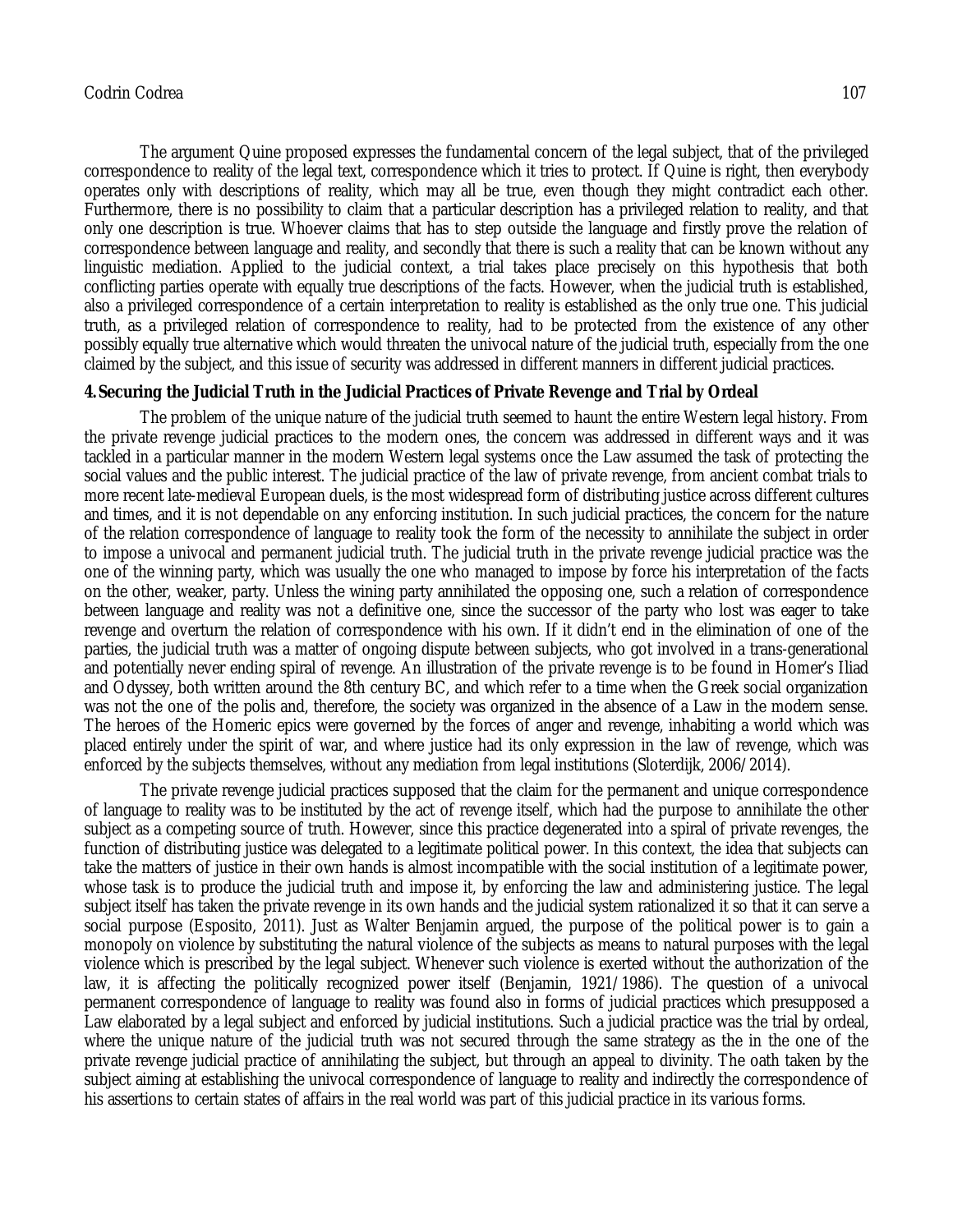The recourse to oath was an expression of and a response to the deeper concern that language itself has a precarious capacity of corresponding to reality (Agamben, 2008/2011). In this case, the concern for the exclusive nature of the judicial truth was ensured in the judicial process by the presence of divinity, since God himself was called to be the guarantor of the univocal relation of correspondence between Law and facts. The subject which had to suffer the ordeal was excluded as a source of truth not by physical annihilation, although that might have been one of the outcomes of suffering the ordeal, but by including God as part of the trial. Thus, since God himself was part of the judicial process, and since he was the ultimate source of truth, any other truth was excluded. The Law prohibited a conduct, the subject committed the prohibited acts, and the univocal exclusive nature of the judicial truth was secured by the divinity. Unlike the strategy used in the private revenge judicial process, the elimination of the opposing subject was not a condition for the security of the judicial truth. Also, the judicial truth produced during this process was a permanent and univocal one, since God himself was part of the judicial process. The emergence of a legal subject as a legitimate author of legal norms and a political institution charged with the enforcement of the Law, which in most of the Western history were one and the same institution, didn't alter the fundamental mechanism of the judicial practice. This consisted in a mixture of private revenge and trial by ordeal judicial practices, which were this time enacted by or in the name of the sovereign, who cumulated both some divine qualities in his position of God's anointed and the ones of an angry vindicator. As Michel Foucault argued, the criminal trial was very similar to an act of a revenge of the sovereign on the subject, who had to suffer the "suplice", the excess of pain (Foucault, 1975/1995).

#### **5. Securing the Judicial Truth in Modern Judicial Practices**

If in the judicial practices of private revenge and trial by ordeal the judicial truth was secured by physically eliminating the competing subject as an alternative source of truth in the first case and by introducing God as part of the judicial practice in the second case, the modern judicial practices resort to different strategies. The construction of the legal text shifted from punishing to rehabilitating the wrongdoers as the source of legitimacy of the political powers charged with the elaboration and enforcement of legal norms shifted from the divine to the secular – modern Western legal systems derive their legitimacy from the society, whose values and interests became the fundamental goal of the Law. The role of protecting the society did not imply an abandonment of private revenge judicial system in Modernity. In the modern totalitarian states, any ideological opposition was subjected to a judicial practice similar to the one of private revenge, where the state itself, as an absolute embodiment of the society, was seeking to take revenge on the dissenting subjects. The unique, permanent and univocal nature of the judicial truth was established by the same means as in any private revenge judicial practice – by physical annihilation of the subject. Although

Modernity did not assume a radical break from the former judicial practices, a new judicial practice became dominant. The rehabilitation in non-totalitarian states became a central objective in the Western Law, both European – "(…) while punishment remains one of the aims of imprisonment, the emphasis in European penal policy is now on the rehabilitative aim of imprisonment (…)" (Overy) – and American – "The court, in determining whether to impose a term of imprisonment, and, if a term of imprisonment is to be imposed, in determining the length of the term, shall consider the factors set forth in section 3553 (a) to the extent that they are applicable, recognizing that imprisonment is not an appropriate means of promoting correction and rehabilitation" . Since modern Western Law made the protection of the social values and the public interest its major and most fundamental role, the legal object appears in the legal text only in relation to the abstract social values which ought to be protected by Law. The consequences imposed to the subject, who qualifies as legal object, are nevertheless the product of a deductive, metaphysical process, since it is stated that, once the crime is committed, the social values are automatically affected by the acts of the subject who breaks the law. Therefore, in modern Western legal systems, the judicial truth covers not only the unique correspondence between language and reality, but also the relation between the breached social values and the subject who committed the crime. However, this last correspondence is an a priori part of any particular judicial truth, since it constitutes the purpose of adopting the Law – once the correspondence between language and reality is established, the violation of the social values derives automatically and the subject becomes suitable for the rehabilitation judicial practice, which aims at reintegrating him into society. As Michel Foucault argued, the practices of rehabilitation have the purpose of preventing the subject to become a 'recidivist', however, the notion of 'recidivist' itself did not exist before penal institutions and criminal anthropology constructed it as such, as an identifiable social object (Foucault, 1975/1995, 100, 271-272). Although in the judicial practices of private revenge and of trial by ordeal the judicial truth was secured by eliminating the subject as a source of truth, the modern judicial practices do not seek to physically annihilate the subject, nor do they eliminate him as a source of truth.